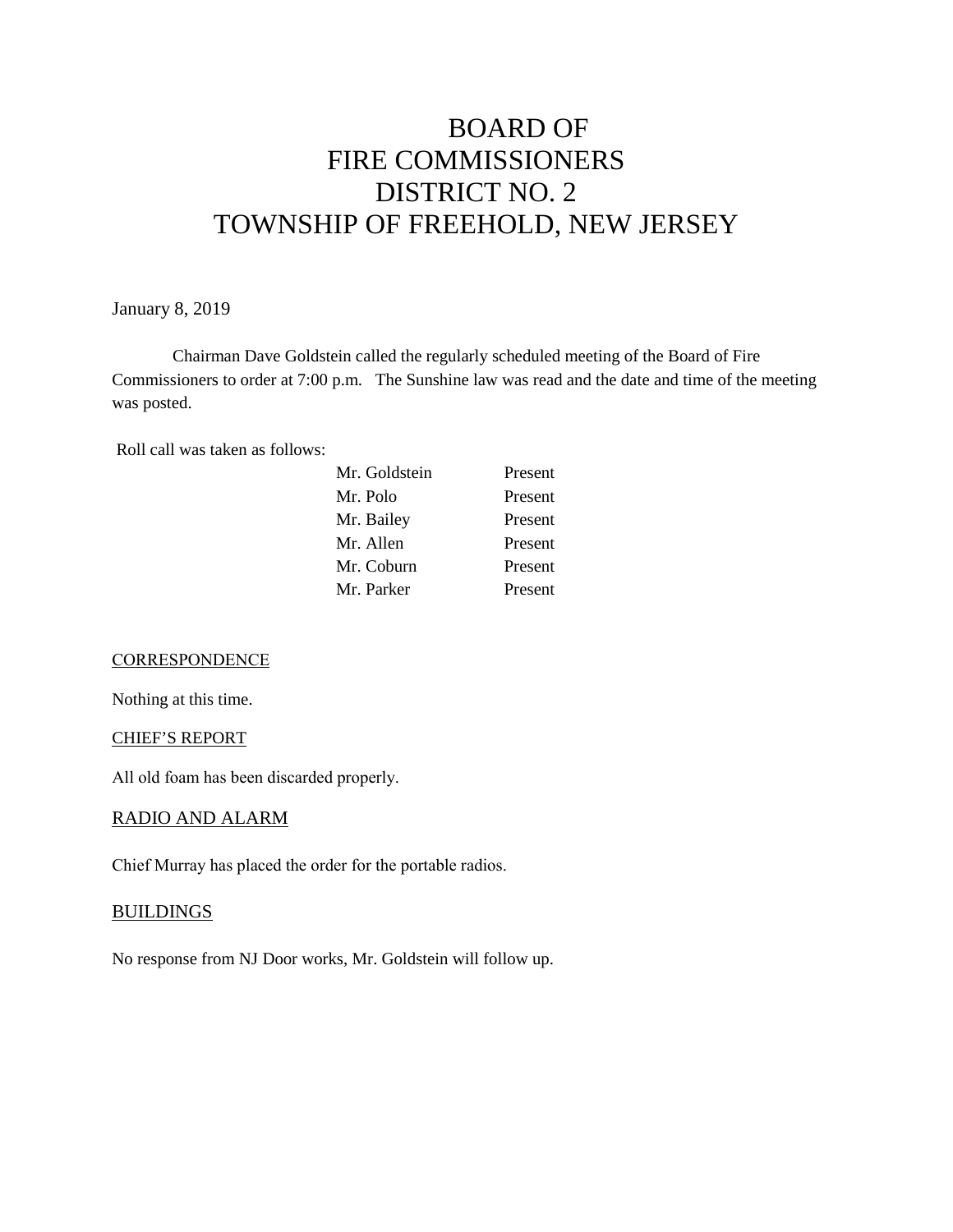All new cameras have been installed. Board needs to decide what to do with old cameras. Mr. Allen to contact Freehold Township and inquire about their auction. The new lock on the cage at Dutch Lane Firehouse has been installed.

## **INSURANCE**

Mr. Goldstein has updated list for workman's compensation, life insurance and LOSAP. Will review with the President and Secretary for accuracy.

## **MAINTENANCE**

'77 has an air pump issue, parts have been ordered.

'77 tailpipe adapter 5 inch magnetic grabber has been ordered.

## NEW BUSINESS

Mr. Allen made a motion to pay Mr. Taylor \$100 a month for doing the maintenance on the trucks, 2nd by Mr. Bailey, roll was called Board Approved.

1099's are being sent out from Mr. Stark.

Mr. Polo to work on Amtrust audit report.

### OLD BUSINESS

Mr. Newberry a Certified Purchasing Agent presented to the Board, Line Officers and Executive Line how using a purchasing agent can benefit the fire company.

Mr. Polo set up the account for 33 East Carwash, full wash \$6.00 and once a month Ultimate wash for \$15.00.

Paul Nicolosi, Training Officer, presented to the Board how he would like to set up a training facility at one of the firehouses. Mr. Polo and Mr. Nicolosi will survey each firehouse for the best location and report back at the February  $12<sup>th</sup>$  meeting.